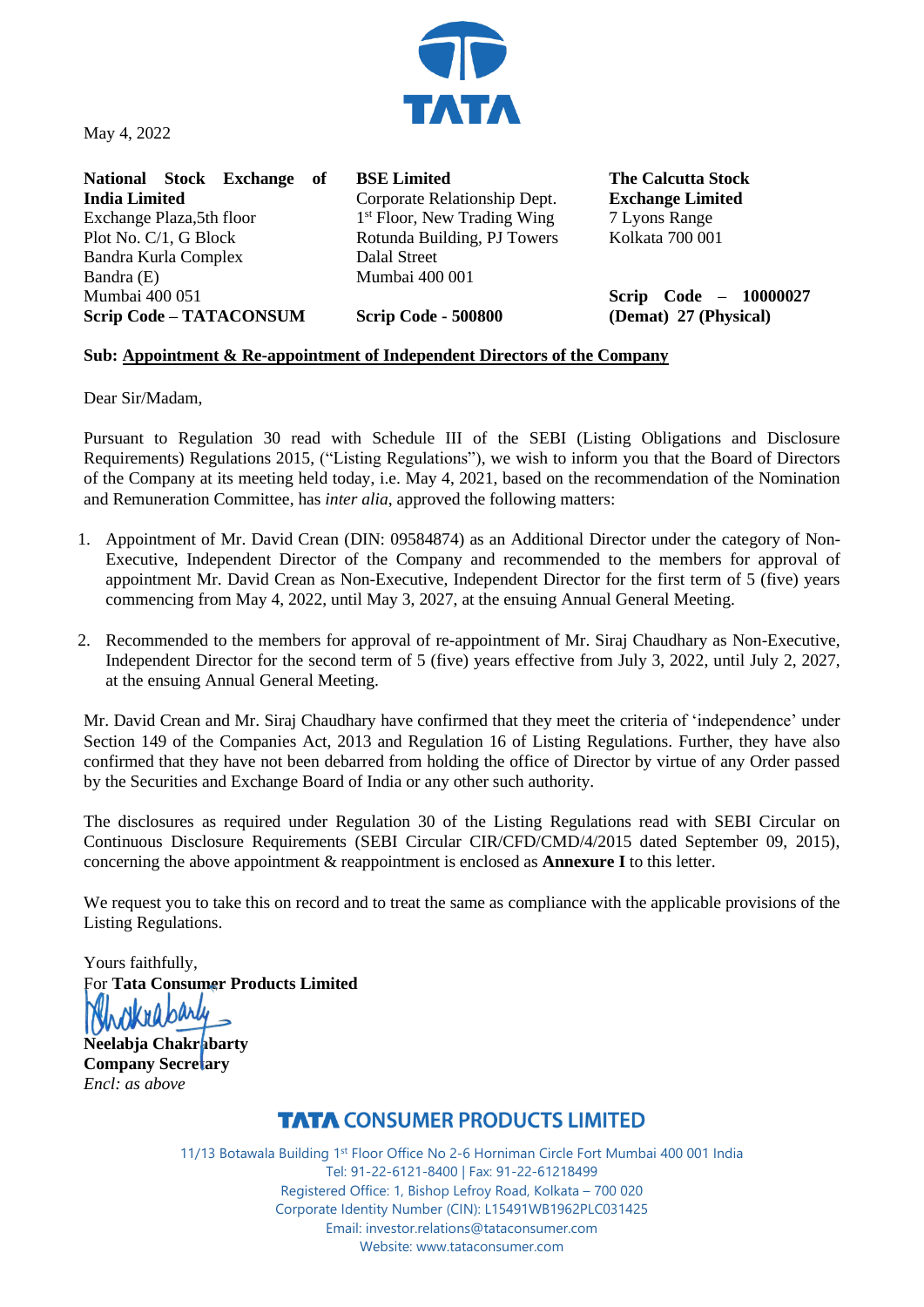

Disclosures in terms of Regulation 30 of the Listing Regulations read with SEBI Circular on Continuous Disclosure Requirements concerning the appointment of Mr. David Crean and Mr. Siraj Chaudhary

| <b>Sr</b>      | <b>Particulars</b>                                 | <b>Details</b>                                                                                                                                                                                                                                                                                                                                                                                                                                                                                                                                                                                                                                                                                                                                                                                                                                                                                                                                                                                                                                                                |                                                                                                                                                                                                                                                                                                                                                                                                                                                                                                                                                                                                                                                                                                                                                                                                                                                                                                                                                                                                                                                                             |
|----------------|----------------------------------------------------|-------------------------------------------------------------------------------------------------------------------------------------------------------------------------------------------------------------------------------------------------------------------------------------------------------------------------------------------------------------------------------------------------------------------------------------------------------------------------------------------------------------------------------------------------------------------------------------------------------------------------------------------------------------------------------------------------------------------------------------------------------------------------------------------------------------------------------------------------------------------------------------------------------------------------------------------------------------------------------------------------------------------------------------------------------------------------------|-----------------------------------------------------------------------------------------------------------------------------------------------------------------------------------------------------------------------------------------------------------------------------------------------------------------------------------------------------------------------------------------------------------------------------------------------------------------------------------------------------------------------------------------------------------------------------------------------------------------------------------------------------------------------------------------------------------------------------------------------------------------------------------------------------------------------------------------------------------------------------------------------------------------------------------------------------------------------------------------------------------------------------------------------------------------------------|
| N <sub>0</sub> |                                                    | Mr. David Crean                                                                                                                                                                                                                                                                                                                                                                                                                                                                                                                                                                                                                                                                                                                                                                                                                                                                                                                                                                                                                                                               | Mr. Siraj Chaudhary                                                                                                                                                                                                                                                                                                                                                                                                                                                                                                                                                                                                                                                                                                                                                                                                                                                                                                                                                                                                                                                         |
| 1)             | Reason for<br>change                               | Appointment of Mr. David Crean as an<br>Additional Director, to hold office as<br>Non-Executive, Independent Director.                                                                                                                                                                                                                                                                                                                                                                                                                                                                                                                                                                                                                                                                                                                                                                                                                                                                                                                                                        | Re-appointment of Mr. Siraj Chaudhary<br>Non-Executive,<br>Independent<br>as<br>Director.                                                                                                                                                                                                                                                                                                                                                                                                                                                                                                                                                                                                                                                                                                                                                                                                                                                                                                                                                                                   |
| 2)             | Date of<br>Appointment &<br>term of<br>appointment | Appointment<br>Non-Executive,<br>as<br>Independent Director for the first term<br>of 5 (five) years effective May 4, 2022,<br>upto May 3, 2027, subject to the<br>approval of the members.                                                                                                                                                                                                                                                                                                                                                                                                                                                                                                                                                                                                                                                                                                                                                                                                                                                                                    | Re-appointment<br>Non-Executive,<br>as<br>Independent Director for a second term<br>of 5 (five) years effective July 3, 2022,<br>until July 2, 2027, subject to the<br>approval of the members.                                                                                                                                                                                                                                                                                                                                                                                                                                                                                                                                                                                                                                                                                                                                                                                                                                                                             |
| 3)             | Brief profile                                      | Mr. David Crean was the Vice President<br>of Corporate R&D & Chief Science<br>Officer at Mars Incorporated, Virginia,<br>USA. He held global roles across all<br>Mars business segments contributing to<br>science strategy, delivery, research<br>practices, policies, innovation,<br>and<br>quality and food safety standards. He<br>has held a variety of senior leadership<br>positions at Mars, including that of<br>Chief Science Officer from 2018<br>onwards. His earlier roles also included<br>European Food R&D Director<br>- at<br>MasterFoods (Mars Food) Europe in the<br>Netherlands, where he was jointly<br>responsible for turning around Mars'<br>European food business into a highly<br>profitable enterprise. He also held the<br>role of R&D Director at Mars Poland.<br>He was a key player in commissioning<br>three new factories in Poland, launching<br>70+ Mars products, developing local<br>supply chains, and establishing a local<br>Polish team. He has over three decades<br>of experience in technology<br>and<br>Research & Development. | Mr. Siraj Chaudhry is an industry<br>expert, thought leader, innovator, and a<br>leading voice in the agriculture and food<br>industry. He collaborated with the social<br>sector and the government on numerous<br>nation-building projects. Mr. Chaudhry<br>has 30+ years of experience in building,<br>turning around, acquiring, and divesting<br>businesses.<br>He<br>is<br>currently<br>the<br>Managing Director & CEO of National<br>Commodities Management Services<br>Limited (NCML).<br>He was the Chairman of Cargill India<br>and is credited with pioneering edible<br>oil fortification as a practice (a Fortune<br>Magazine Change the World activity).<br>He co-chaired the National Committee<br>for Agriculture and chaired the Food<br>Processing Committee at FICCI. He is a<br>member of CDC Group's Food &<br>Agriculture Advisory Council. He was<br>the President of the Food Industry Skill<br>Council under the National<br>Skill<br>Development Corporation (NSDC). He<br>was on the Agriculture and Food<br>Committee of the USA-India Business |

## **TATA CONSUMER PRODUCTS LIMITED**

11/13 Botawala Building 1st Floor Office No 2-6 Horniman Circle Fort Mumbai 400 001 India Tel: 91-22-6121-8400 | Fax: 91-22-61218499 Registered Office: 1, Bishop Lefroy Road, Kolkata – 700 020 Corporate Identity Number (CIN): L15491WB1962PLC031425 Email: investor.relations@tataconsumer.com Website: www.tataconsumer.com